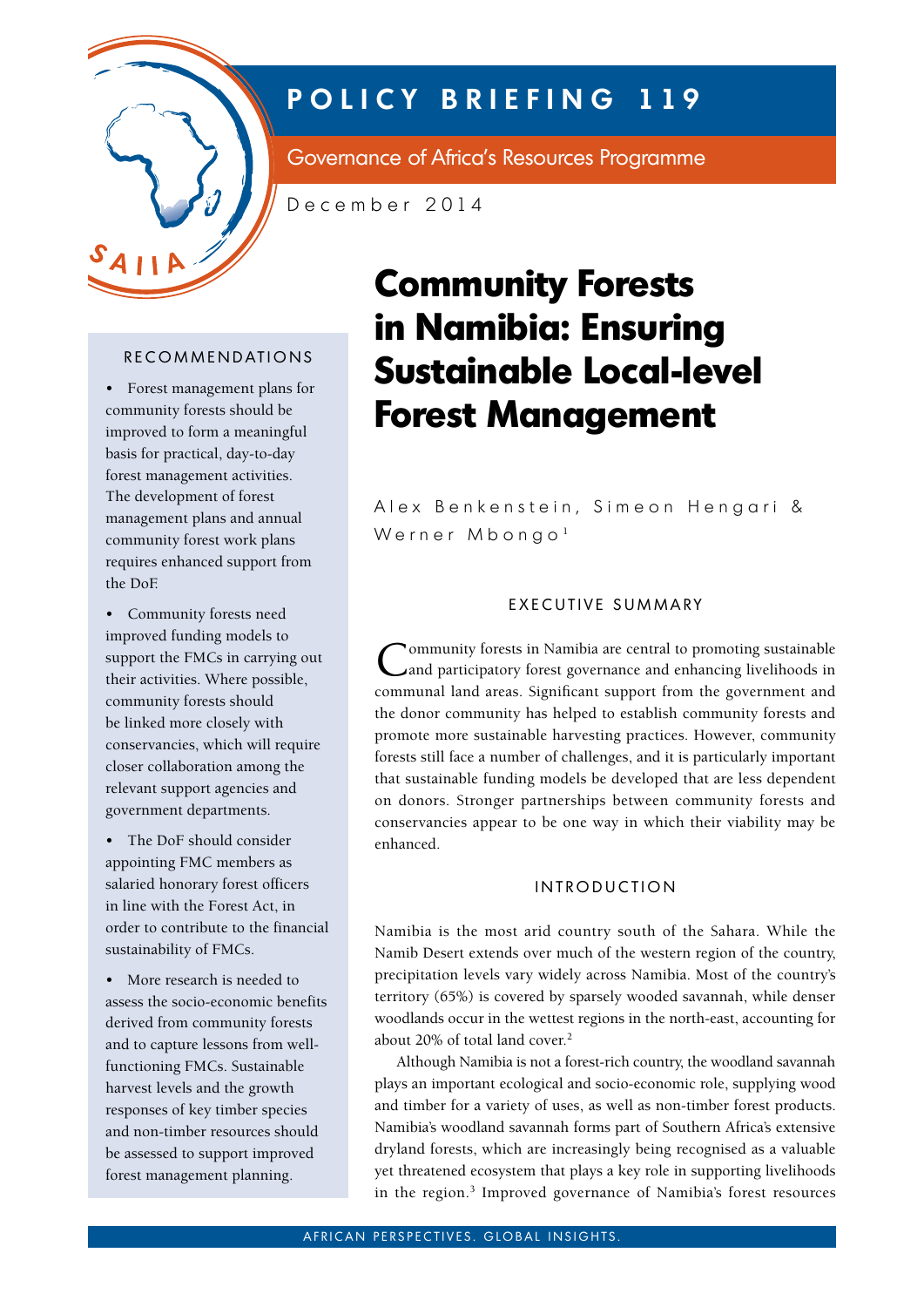therefore promises not only ecological benefits but also a direct, beneficial impact on local livelihoods, particularly for the rural poor.

### NAMIBIA'S FORESTRY GOVERNANCE **FRAMEWORK**

Prior to independence in 1990, Namibia's dry woodlands were not under any systematic management, nor had any forest reserves been proclaimed, despite the fact that forestry governance legislation had been in place since at least 1925.<sup>4</sup> In the more densely wooded north-eastern regions, unsustainable harvesting took place throughout the pre-independence period.

In the early 1990s the government of the newly independent Namibia placed great emphasis on a more sustainable and equitable approach to the exploitation of natural resources. This also applied to the forestry sector, with the establishment of a Directorate of Forestry (DoF) shortly after independence to manage and develop Namibia's forest sector. A forest policy was promulgated in 1992, followed by the development of a 10-year strategic plan, which was published in 1996. The strategic plan laid the basis for greater involvement by local communities in forestry governance, particularly through the establishment of community forests. In the 1990s work also started on updating Namibia's forestry legislation, culminating in the promulgation of the Forest Act in 2001.

Communal land in Namibia covers 26 million hectares, representing 36% of total land cover. About 7.5 million hectares of communal land is forested.5 Pre-independence, Namibia's traditional natural resource governance practices were undermined by colonial policies, racially discriminatory legislation, poaching and environmental stress (such as drought). This led to the breakdown of traditional community resource governance practices and widespread ecological degradation. A more formal approach to community-based natural resource management (CBNRM) was initiated in the 1980s as a response to drought and poaching, with an initial focus on rebuilding wildlife numbers and ensuring that local communities derived direct benefits from wildlife resources.<sup>6</sup> The subsequent establishment of conservancies on communal land has been supported by both communities and the government, resulting in the significant recovery of wildlife and improved livelihoods in many communal land areas.

Community forests were intended to extend Namibia's experience with CBNRM to the area of forest governance. The Forest Act of 2001 specifies that community forests can be established through a written agreement between the minister responsible for forestry and the representatives of those who have rights over the relevant area of communal land, provided that the consent of the chief or traditional authority is secured. Local representatives are required to set up a management authority to organise governance and day-to-day forest management activities in the community forest. The *Community Forestry Guidelines* published by the DoF specifies that members of the management authority should be democratically elected and engage regularly with community members. The management authority for community forests typically takes the form of a Forest Management Committee (FMC).

The Forest Act further gives the community the right to manage and use forest produce and other natural resources, and to graze livestock. The exploitation of these resources must be based on a management plan developed by local stakeholders in collaboration with the DoF to ensure the sustainable use of available resources. The management authority of a community forest may dispose of forest produce from the community forest and permit community members to graze livestock and carry out agricultural activities or any other lawful activities.7

#### STRENGTHENING COMMUNITY FOREST RESERVES

The first community forests were proclaimed in 2006, when 13 community forests were established. In 2012 a further 19 community forests were gazetted. Namibia's community forests now cover an area of 2.55 million hectares.8 The *Community Forestry Guidelines* provides a detailed overview of the steps required before and after the gazetting of a community forest. It recognises that in many areas of Namibia, forest resources are limited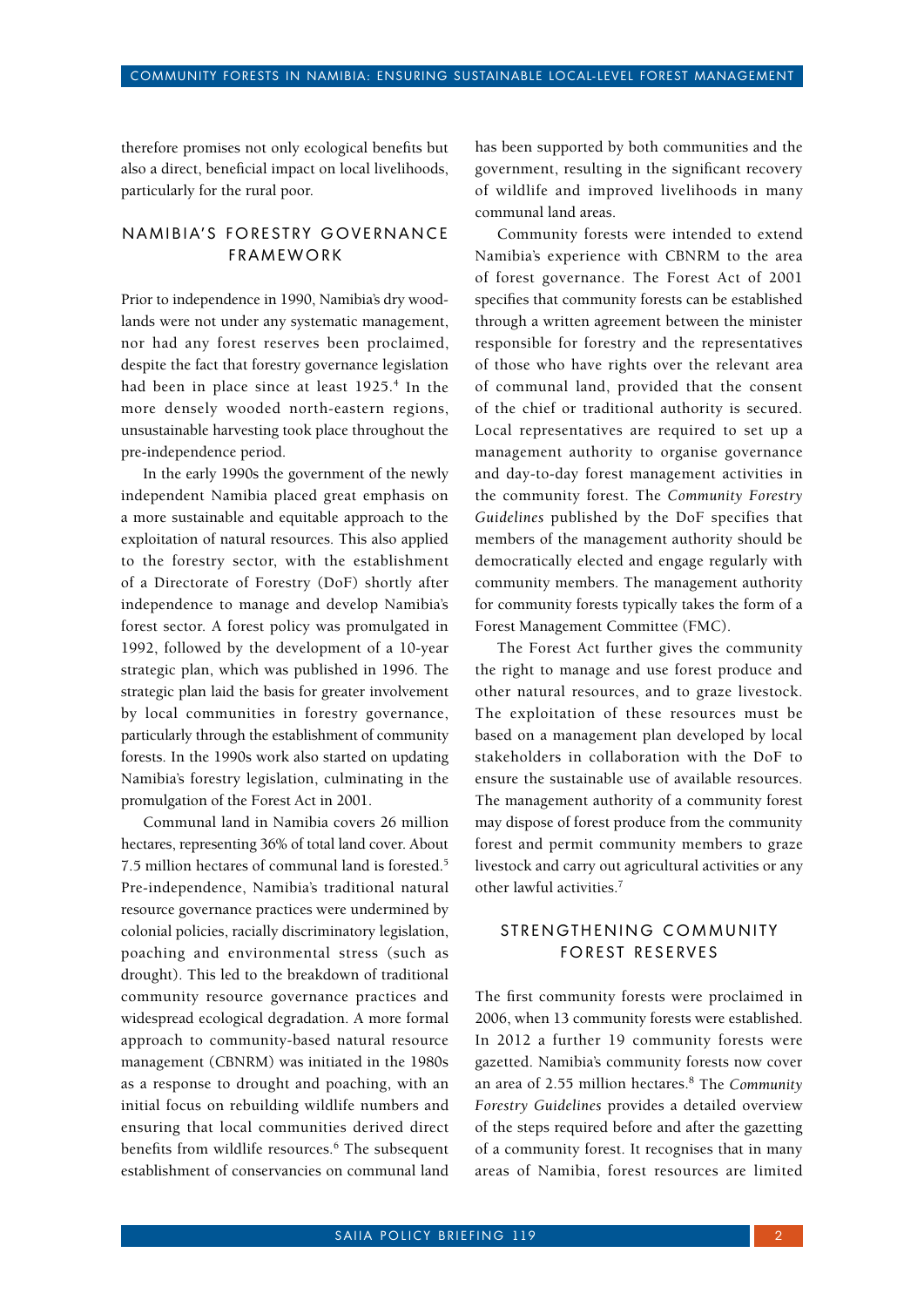and the benefits from community forests cannot compete with the potential income from game management, livestock or agriculture. It therefore proposes that in most cases an incremental approach to community forestry is pursued, following a less burdensome management process. After the establishment of a community forest, the FMC is expected to lead an implementation and monitoring phase, which includes the development of a forest resource inventory and needs assessment, followed by the development of an integrated forest management plan. Subsequent phases include the implementation of the management plan and ongoing monitoring, updating and capacitybuilding activities.

The forest management plan for each community forest should provide estimates of sustainable harvest levels for a range of available resources (timber, firewood, poles, etc.) as well as a harvesting schedule. These estimates should then be elaborated on in the annual work plans developed by the FMC in co-operation with the DoF. In practice, however, harvest levels have come to be set through block permits issued by the DoF, despite the fact that neither the Forestry Act nor the guidelines describe this system. It has been argued that block permits were developed by the DoF when it became apparent that the forest management plans would take a long time to complete and annual work plans were either absent or poorly developed.<sup>9</sup>

The quality of forest management plans remains a concern, as these plans are central to the effective management of community forests. FMC and DoF staff members concede that in many cases forest management plans are either absent or incomplete.<sup>10</sup> Often the forest inventory report is used as a management plan, and estimates of allowable harvest levels are either not specified or vague. In effect, the use of block permits ensures that much of the decision-making on the use of forestry resources remains with the DoF rather than the relevant FMC. For example, commercial harvesters who have been issued a permit by FMCs to harvest in community forests are still required to secure transport and marketing permits from the DoF.

Despite the fact that the DoF plays a central role in determining harvest levels in community forests, the implementation of CBNRM approaches

in Namibia's forestry sector has increased local communities' sense of ownership of forest resources and promoted more sustainable forest governance practices. A review of management practices in the Kwandu and Okongo community forests notes that the communities manage these forest resources carefully.11 While data on forest cover and reforestation in community forests is limited, an assessment of development funding for community forests noted that large-scale deforestation through commercially oriented illegal logging had decreased significantly in community forest areas. The assessment added, however, that the theft of wood could not be entirely controlled due to the large areas that required monitoring and the limited capacity of FMCs.<sup>12</sup>

The potential of community forests to generate revenue differs according to the geographic and social dynamics of specific sites. More densely wooded areas naturally have a higher revenue potential. The availability of non-timber products can also provide local communities with revenue. In certain community forests, harvesting of the devil's claw plant (*Harpagophytum procumbens*) can contribute significantly to local incomes, as there is a high demand for this product from international pharmaceutical companies. Nevertheless, community forests have generally proven to have less revenue potential than conservancies, which generate funds primarily through tourism and hunting. The socio-economic benefits of community forests lie primarily in their ability to enhance rural livelihoods by providing fuel wood, building materials, grazing, medicinal plants and other resources, rather than generating sufficient revenues for significant poverty alleviation.

There has been significant donor support for the establishment of community forests since the 1990s, but it is essential that a more self-sustaining finance model is developed. Increased revenues may also allow the more consistent remuneration of FMC members, thereby helping to address the high staff turnover in many FMCs.

#### **CONCLUSION**

CBNRM approaches to resource governance have helped to increase the participation and buy-in of